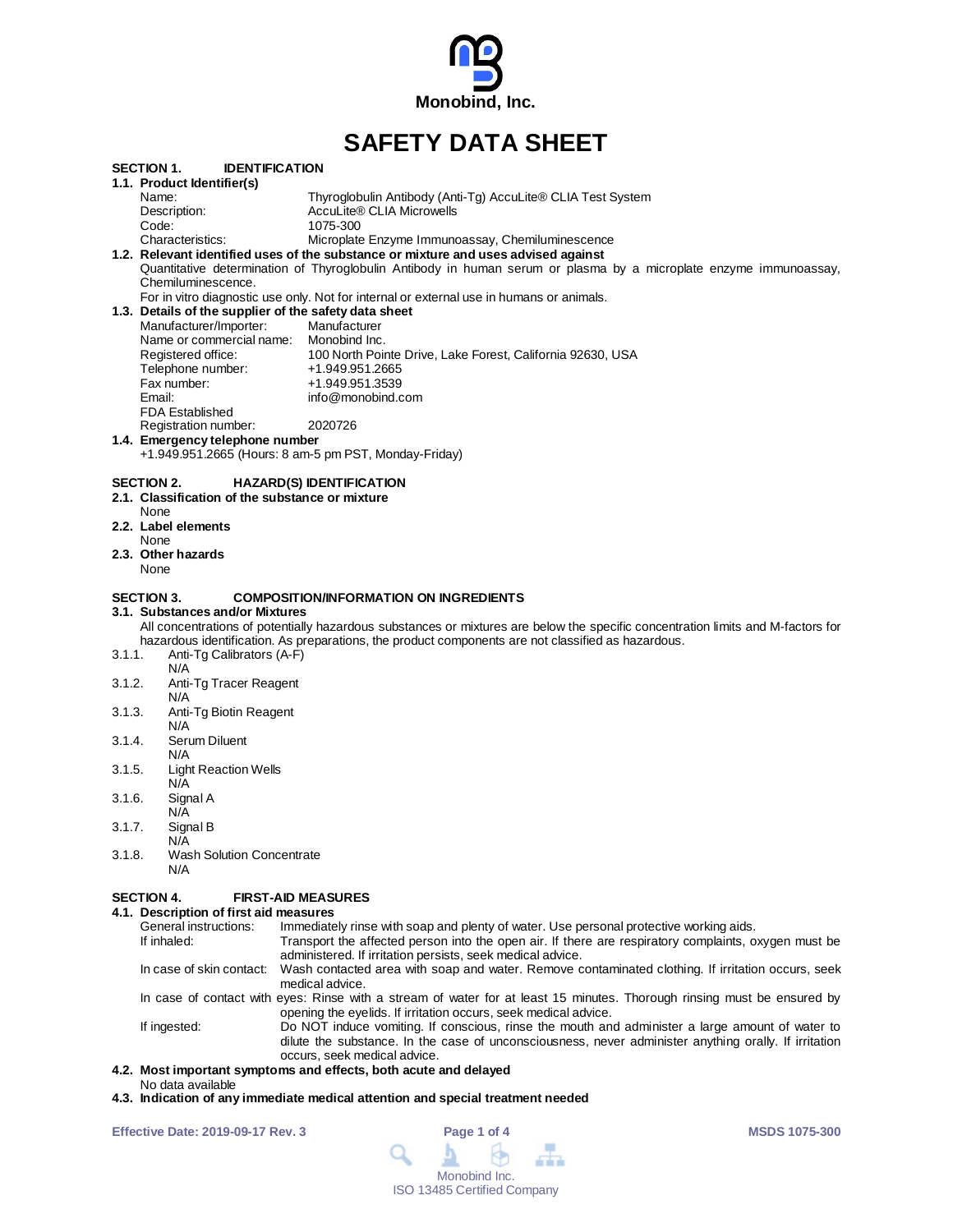No data available

# **SECTION 5. FIRE-FIGHTING MEASURES**

# **5.1. Extinguishing media**

- Carbon dioxide, dry powder, foam, water
- **5.2. Special hazards arising from the substance or mixture**
- None **5.3. Advice for firefighters**

Wear appropriate personal protective equipment and clothing. Wear self-contained breathing apparatus, if necessary.

#### **SECTION 6. ACCIDENTAL RELEASE MEASURES**

- **6.1. Personal precautions, protective equipment and emergency procedures** Avoid contact with skin and eyes. Wear suitable personal protective clothing.
- **6.2. Environmental precautions**
- Avoid penetration into sewerage systems, surface and ground water. Avoid soil pollution.
- **6.3. Methods and material for containment and cleaning up**
- Cover with suitable absorbing material. After removing the substance, rinse the spot of spilling thoroughly with water and soap. Dispose of waste according to all federal, state, and local regulations.

#### **6.4. Reference to other sections**

See Section 8 for personal protective equipment. See Section 13 for appropriate disposal methods.

# **SECTION 7. HANDLING AND STORAGE**

# **7.1. Precautions for safe handling**

Avoid spills. Avoid contact with skin, eyes and clothing. Use suitable protective means to work with the substance. Use in a well-ventilated area. Follow good manufacturing practices when using product. Do not drink, smoke, or eat in work areas.

# **7.2. Conditions for safe storage, including any incompatibilities**

Kit and unopened components:

Store at temperatures between  $+ 2$  and  $+ 8$  °C in a dry and dark place until expiration date. Store at temperatures between + 2 and + 8 °C in a dry and dark place until expiration date. Avoid extended exposure to heat and light.

- 7.2.1. Opened components:
	- Stable for sixty (60) days when stored at 2-8 °C.
- 7.2.2. For prepared reagents (see product insert):
	- Diluted wash buffer should be stored at room temperature (2-30 °C) for up to 60 days.

Working Signal solution should be stored at 2-8 °C and is stable for thirty-six (36) hours.

Diluted serum diluent solution should be stored at 2-8 °C and is stable for up to 60 days.

#### **7.3. Specific end uses**

Product procedure should be performed by a skilled individual or trained professional for in vitro diagnostic use only.

## **SECTION 8. EXPOSURE CONTROL/PERSONAL PROTECTION**

# **8.1. Control parameters**

No substances with occupational exposure limits.

# **8.2. Exposure controls**

| 8.2.1. | Eye/face protection:    | Safety glasses or goggles with side shields recommended                                                                                                                 |
|--------|-------------------------|-------------------------------------------------------------------------------------------------------------------------------------------------------------------------|
| 8.2.2. | Skin protection:        | Compatible protective gloves recommended. Wash hands after properly removing and<br>disposing of gloves.                                                                |
|        | Other skin protection:  | Laboratory coats are recommended.                                                                                                                                       |
| 8.2.3. | Respiratory protection: | No respiratory protection is required. Use product in rooms enabling good ventilation. If<br>local exhaustion is necessary, general (forced) exhaustion is recommended. |
| 8.2.4. | Thermal hazards:        | None                                                                                                                                                                    |

## **SECTION 9. PHYSICAL AND CHEMICAL PROPERTIES**

# **9.1. Information on basic physical and chemical properties**

9.1.1. Appearance:

 $9.1.3.$  9.1.4.

|        | Physical state (at 20 °C) |                                                                                                  |
|--------|---------------------------|--------------------------------------------------------------------------------------------------|
|        | Liquid:                   | Calibrators, Tracer Reagent, Biotin Reagent, Diluent, Wash Solution Concentrate, Signal Solution |
|        | Solid:                    | Microtiter strips                                                                                |
|        | Colour                    |                                                                                                  |
|        | Straw:                    | Calibrators                                                                                      |
|        | Red:                      | Tracer Reagent                                                                                   |
|        | Green:                    | <b>Biotin Reagent</b>                                                                            |
|        | Orange:                   | Diluent                                                                                          |
|        | Clear:                    | Signals, Wash                                                                                    |
| 9.1.2. | Odour:                    | Odourless                                                                                        |
| 9.1.3. | Odour threshold:          | Not applicable                                                                                   |
| 9.1.4. | pH value:                 | Stop solution: $<$ 3                                                                             |
|        |                           | Calibrators: $7.4 \pm 0.2$                                                                       |
|        |                           | Tracer Reagent: $7.3 \pm 0.2$                                                                    |
|        |                           | Biotin: $7.3 \pm 0.2$                                                                            |
|        |                           | Microtiter strips: $7.5 \pm 0.2$                                                                 |

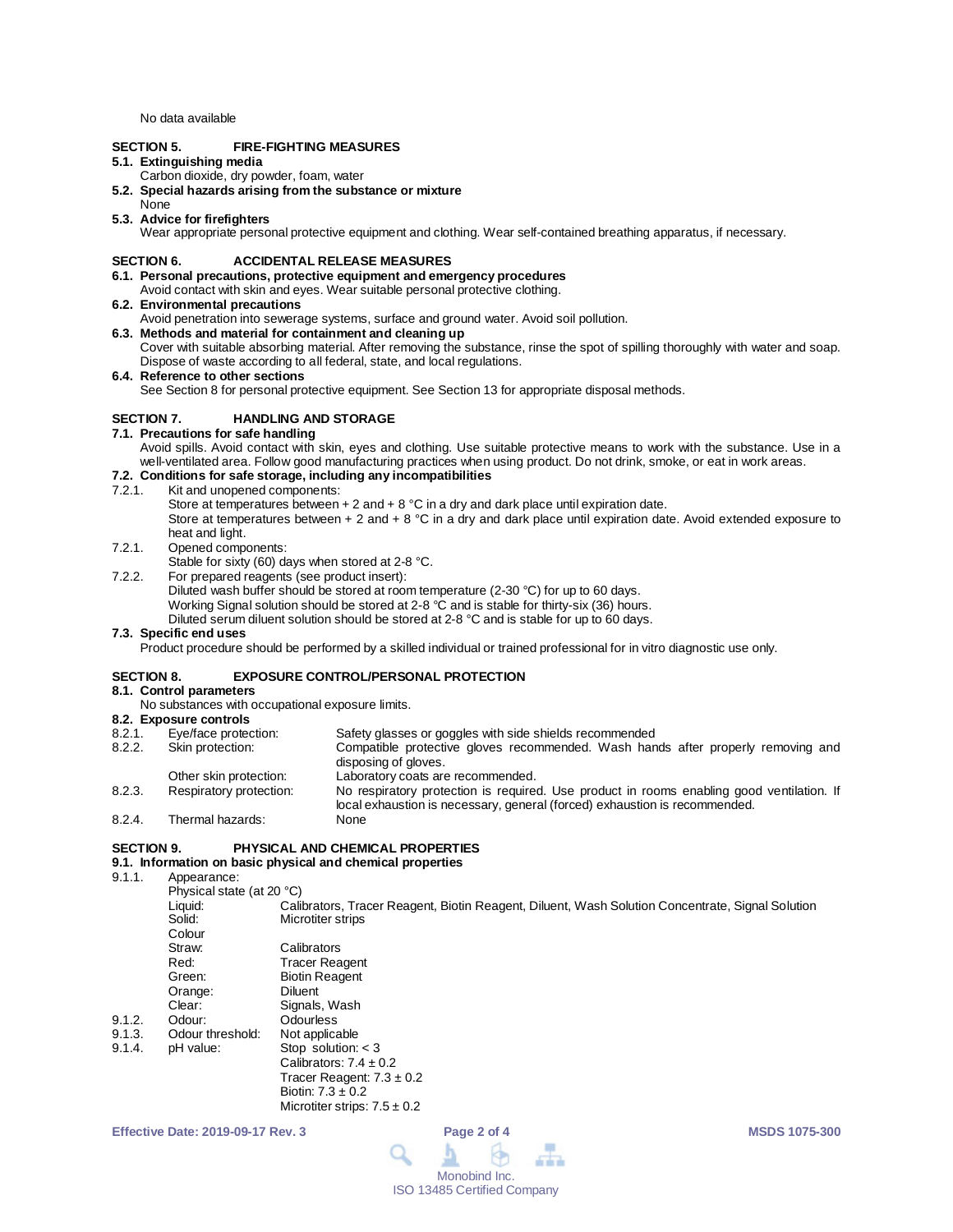- Wash Solution Concentrate:  $8.8 \pm 0.2$ 
	- Substrate Reagent A: 9.0 ± 0.2
- 9.1.5. Substrate Reagent B:  $5.0 \pm 0.2$ <br>9.1.6. Melting point/freezing point: Not determined Melting point/freezing point: Not determined
- 
- 9.1.7. Initial boiling point/ boiling range: Not determined<br>9.1.8. Flash point: Not applicable
- 9.1.8. Flash point: Not applicable<br>9.1.9. Evaporation rate: Not determine
- 9.1.9. Evaporation rate: Not determined<br>9.1.10. Flammability (solid. gas): Not flammable
- 9.1.10. Flammability (solid, gas):<br>9.1.11. Upper/lower flammability 9.1.11. Upper/lower flammability or explosive limits: Not applicable<br>9.1.12. Vapour pressure: Not determined
- 
- 9.1.12. Vapour pressure: Not determined<br>9.1.13. Vapour density: Not determined
- 9.1.13. Vapour density: Not determined<br>9.1.14. Relative density: Not determined
- 9.1.14. Relative density:<br>9.1.15. Solubility:
- 9.1.15. Solubility: Water soluble<br>9.1.16. Partition coefficient: n-octanol/wate 9.1.16. Partition coefficient: n-octanol/water: Not determined<br>9.1.17. Auto-ignition temperature: Not applicable
- 
- 9.1.17. Auto-ignition temperature:<br>9.1.18. Decomposition temperature 9.1.18. Decomposition temperature: Not determined<br>9.1.19. Viscosity: Not determined
- 9.1.19. Viscosity: Not determined<br>9.1.20. Explosive properties: None
- 
- 9.1.20. Explosive properties: None<br>9.1.21. Oxidising properties: Not determined Oxidising properties:
- **9.2. Other information**
- None

# **SECTION 10. STABILITY AND REACTIVITY**

**10.1.Reactivity**

No known reactivity hazards associated with product

**10.2.Chemical stability**

Stable under recommended storage conditions

**10.3.Possibility of hazardous reactions**

No hazardous polymerization

**10.4.Conditions to avoid**

Excessive heat and light

**10.5.Incompatible materials**

- Acids
- **10.6.Hazardous decomposition products** Not determined

# **SECTION 11. TOXICOLOGICAL INFORMATION:**

- **11.1.Information on toxicological effects**
- 11.1.1. Acute toxicity: Not determined<br>11.1.2. Skin corrosion/irritation: Not determined
- 11.1.2. Skin corrosion/irritation:<br>11.1.3. Serious eye damage/irrit
- Serious eye damage/irritation: Not determined<br>Respiratory or skin sensitisation: Not determined
- 11.1.4. Respiratory or skin sensitisation: Not determined
- Germ cell mutagenicity:
- 11.1.6. Carcinogenicity: No component of this product present at levels ≥ 0.1% is identified as probable, possible or confirmed human carcinogen by NTP (National Toxicology Program), IARC (International Agency for Research on Cancer), or OSHA (Occupational Safety & Health Administration) 11.1.7. Reproductive toxicity: Not determined<br>11.1.8. STOT-single exposure: Not determined
- 
- 11.1.8. STOT-single exposure: Not determined<br>11.1.9. STOT-repeated exposure: Not determined STOT-repeated exposure: Not determined<br>Aspiration hazard: Not determined
- 11.1.10. Aspiration hazard:
- 11.1.11. Information on likely routes of exposure:
- If ingested: No known health effects<br>
If inhaled: No known health effects If inhaled: No known health effects<br>If contact with skin: No known health effects If contact with skin: No known health effects<br>If contact with eyes: No known health effects
	- No known health effects
- 11.1.12. Symptoms related to the physical, chemical, and toxicological characteristics: None after short or long-term exposure

## **SECTION 12. ECOLOGICAL INFORMATION**

# **12.1.Toxicity**

- Not determined. **12.2.Persistence and degradability** Not determined **12.3.Bioaccumulative potential** Not determined **12.4.Mobility in soil** Not determined **12.5.Results of PBT and vPvB assessment** Not determined **12.6.Other adverse affects**
- Not determined

**Effective Date: 2019-09-17 Rev. 3 Page 3 of 4 MSDS 1075-300**